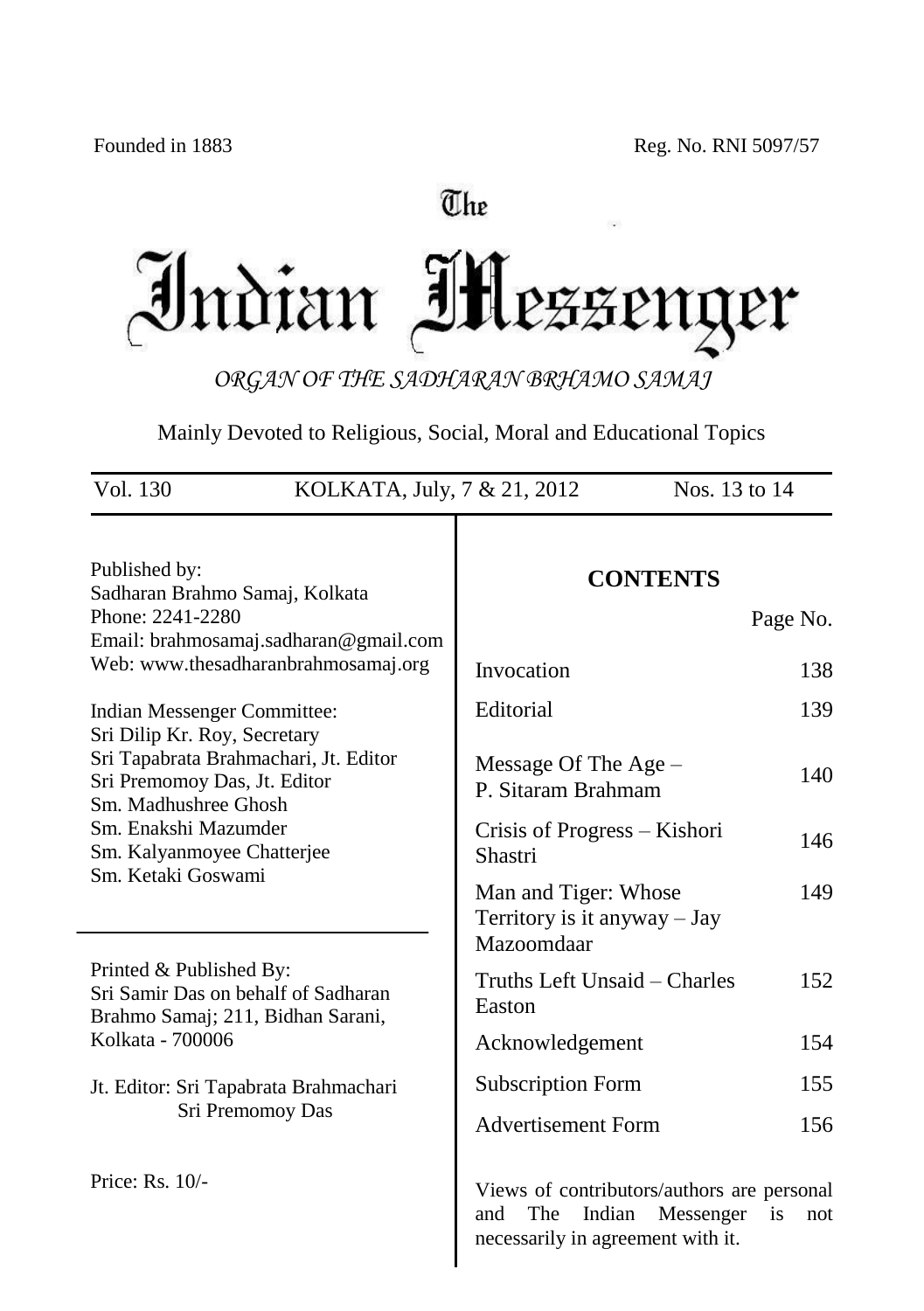# **INVOCATION**

Always aim at truth make your mind obedient to truth, let your speech correspond to truth and your conduct sub-servient to truth.

\* \* \* \* \*

The tidal wave of deeper souls Into our inmost being rolls And lifts us unawares Out of all meaner cares.

*- Emerson*

\* \* \* \* \*

Our dependence upon God ought to be so entire And absolute that we should never if necessary, in any kind of distress, to have recourse to human consolation.

*- Thomas a Kempis*

\* \* \* \* \*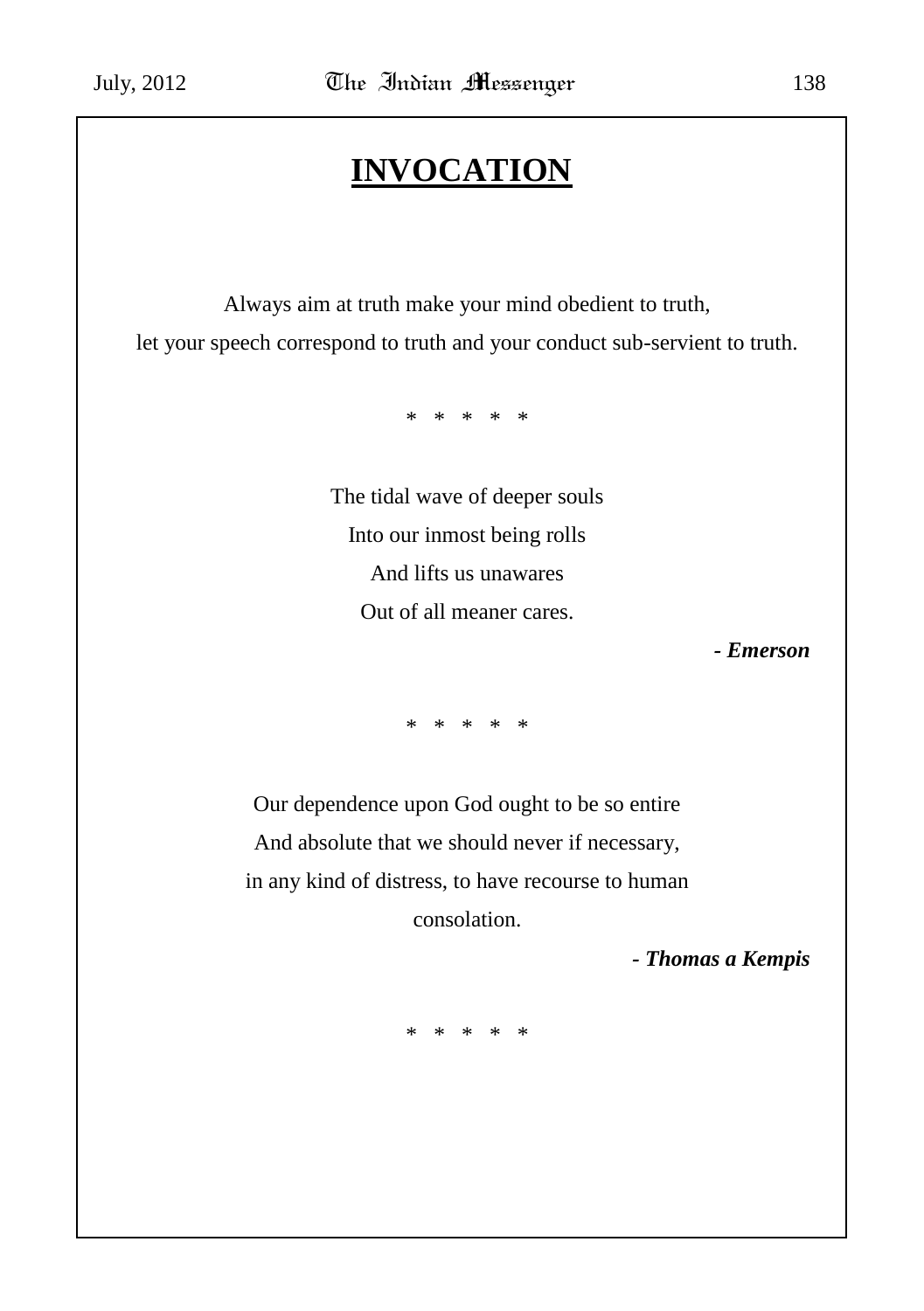### **Editorial**

King Arthur just before his passing away admonished his only surviving knight, Sir Bedivere, when he disobeyed him, though out of his love for the master, that whatever the consequence, obedience is a great virtue in itself and must be practiced by all, high and low, - "Deep harm have now become commonplace and hundreds of school essays have been written on them. Though trite, they have not lost their significance even in the affairs of today. In Assemblies and Parliaments, nay, even in the ordinary committee meetings, when rulings from the chair are given, though unjust and induced by contempt, ill will or senility, these words should be remembered and obeyed with dignified silence as far as possible. Shouting and countershouting as protest, noisy demonstrations, now a familiar sight in Parliaments, cause great harm to society and lead to confusion.

But the doubting mind asks: "Is obedience the only virtue and disobedience evil?" It is argued that in a democratic society where individualism is sanctified, this morality is out of date and confrontation is inevitable, for progress cannot be achieved without opposition to old and stagnant order of things which have out-lived their day. A strong minority, entrenched in its privileges, tolerated by a dumb and supine majority, is the greatest source of evil in a society. The man who thinks and feels and is out to destroy the order which allows and guards the vested interests of the privileged minority. He is like Ishmael in the desert hated and spurned not only by those who stand to lose but also by those for whom he fights – that supine majority who fear to wake up and claim their right. But ultimately he must come to his own and for that consummation must hold his soul in patience.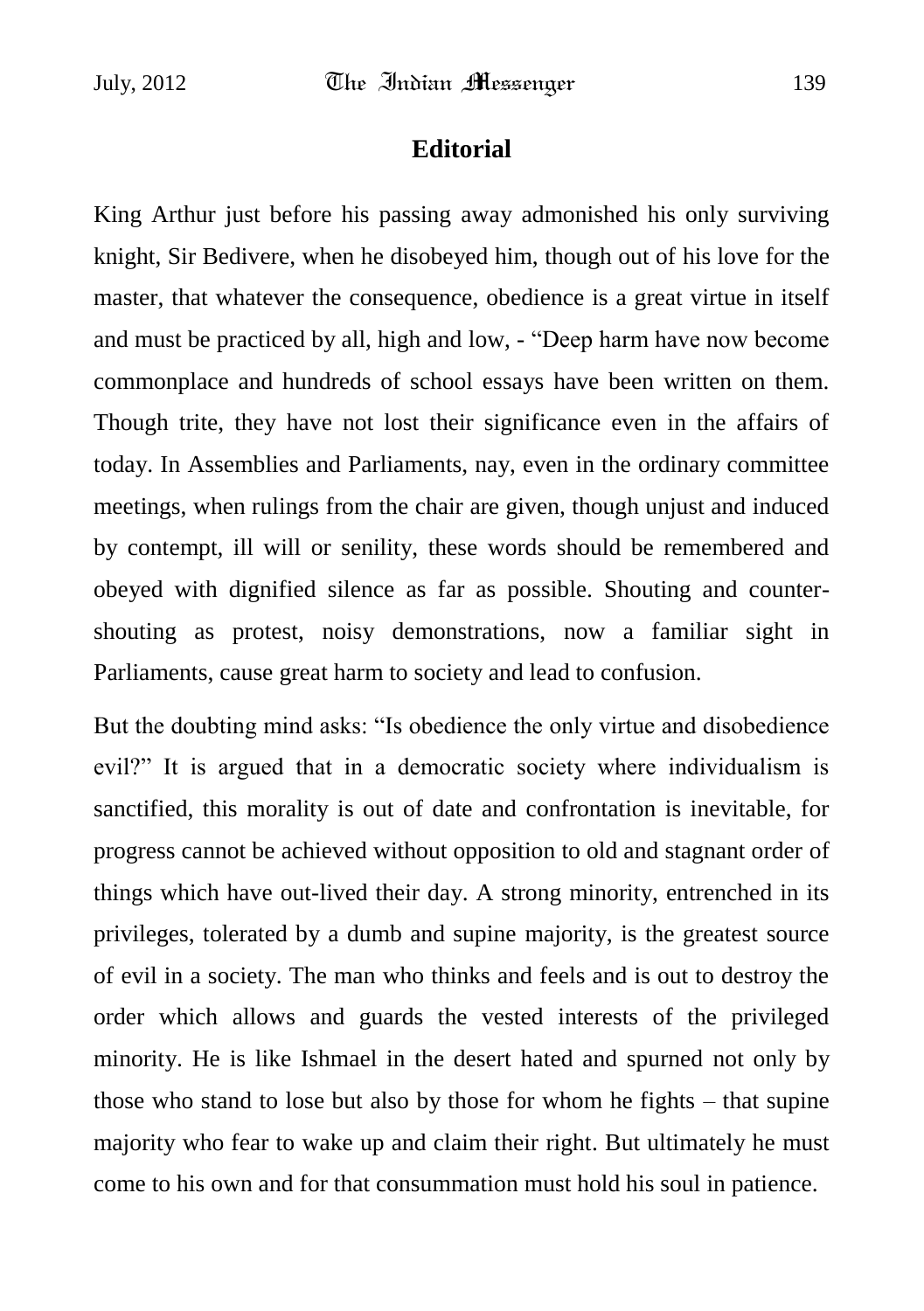## **Undaunted Rammohun**

Dr. Saroj Mohan Mitra

The fact is that Rammohun embraced with respect all persons in whom he perceived greatness. As a result of this attitude he enjoyed a unique position among all who came to know him. Rammohun had an extremely busy schedule of work, furthermore there were constant discussions and deliberations with different people on various subjects. He did not have even a day"s respite. Over and above this he was regularly invited to parties which he had to attend.

On the 7th of September, 1831 Mr. Charles Grant took Rammohun to the King of England William the fourth. For the occasion Rammohun dressed as a Brahmin in Kurta pajama and turbun for the meeting. Later on he was given the singular honour of being seated among the ambassadors of different countries during the coronation ceremony of William the Fourth. Rammohun initially took up residence at Cumberland Terrace at Regent Park. However finding the place very expensive he shifted to Bedford Square near the house of the brother of David Hare. The two brothers kept in touch with Rammohun regularly right up to the time of his passing away.

A principal reason for Rammohun"s England visit was to effect certain amendments to the charter of the East India Company before it was further renewed by the English Government. Because of this Rammohun had been invited to appear before the Select Committee appointed by the House of Commons to give evidence. This committee had been formed to enquire into the matters of India. The deposition made by Rammohun to this Committee against their enquiries on the judicial system, the conditions of the people of India, their difficulties and complaints was of great importance. The committee"s questions and the answers given by Rammohun were annexed to the report submitted by them.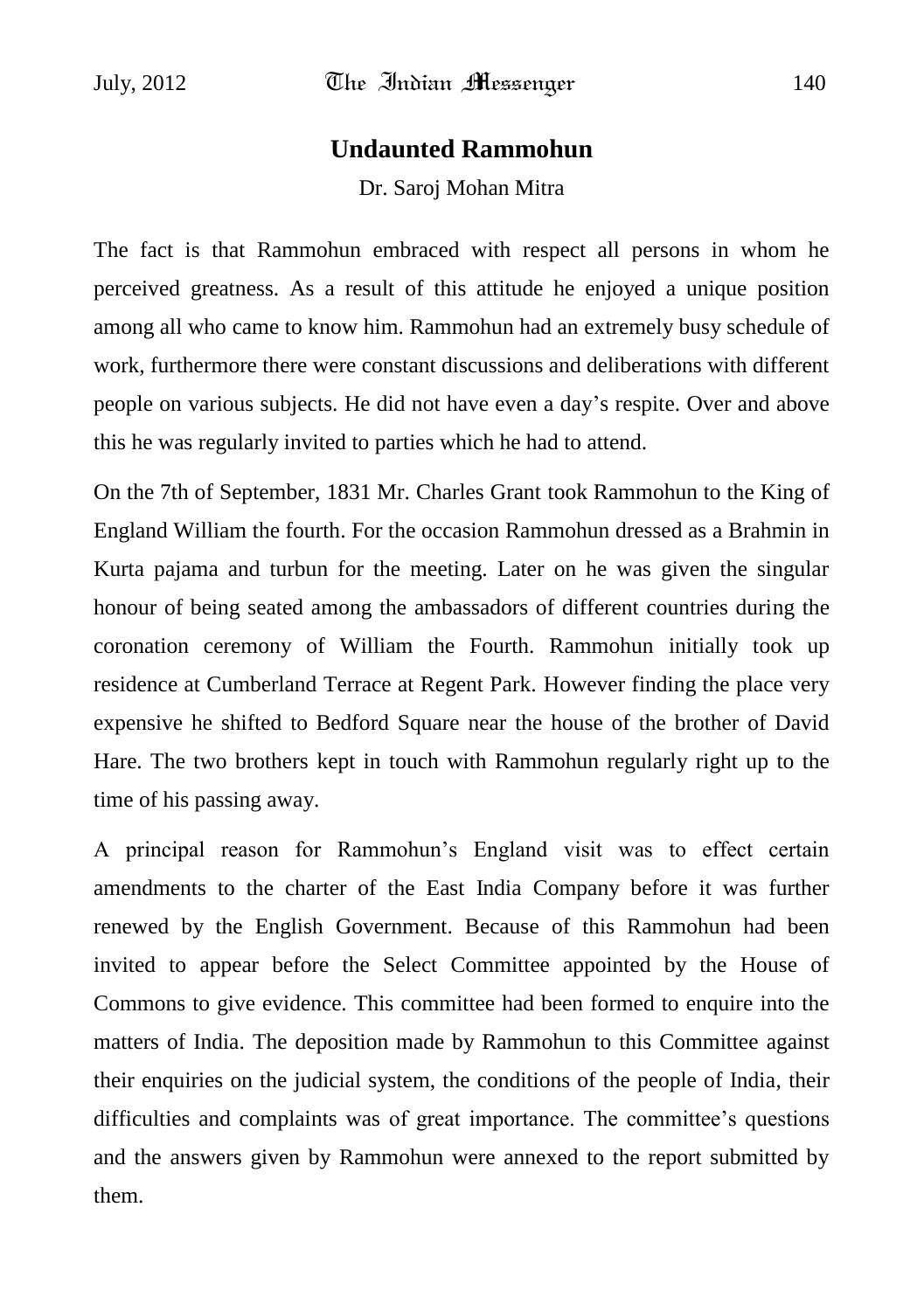# **MESSAGE OF THE AGE** P. SITARAM BRAHMAM

Brahmo Samaj which was inaugurated at the threshold of the New Age, Brahmo Samaj which appeared on the scene of Indian life amidst confusing and conflicting forces, Brahmo Samaj which awoke the soul of India from centuries of slumber, Brahmo Samaj which infused new values into the fields of Art, Literature, Public life, Brahmo Samaj which was a renaissance movement in Modern India – what became of it? Where is it? Keeping pace with the changing times and needs of the people it came out of a small institution, became a force and assuming various names and forms is indirectly influencing mankind.

Since it became diffused and the influence is indirect, the concentration, clarity became diluted. A review with a fresh look is necessary. Where a liberal outlook is asserting, a progressive attitude is making headway, a rational and humanistic approach in matters religious is valued, where complementary truths and synthesis are honoured – there Brahmo Samaj is working silently.

To realize the uttermost truth of oneself and unity with man on the basis, direct relationship with God through worship is the royal path. God is one and the same for everyone. He is neither Hindu nor Christian nor Muslim. He does not have our creeds and traditions. It is possible to have a common worship of common God and meditate on His nature, attributes and ways by all believers irrespective of their creeds, beliefs and traditions. On August 20, 1828, Rammohun Roy initiated such a worship for unity with God and with man through God. He wrote a trust deed setting forth the aims and objects of worship and indicating the code of conduct of those that come for worship and the way for maintaining the Mandir, the house of worship. That Trust Deed is the basis for Brahmo Samaj. His life and writings are its commentary.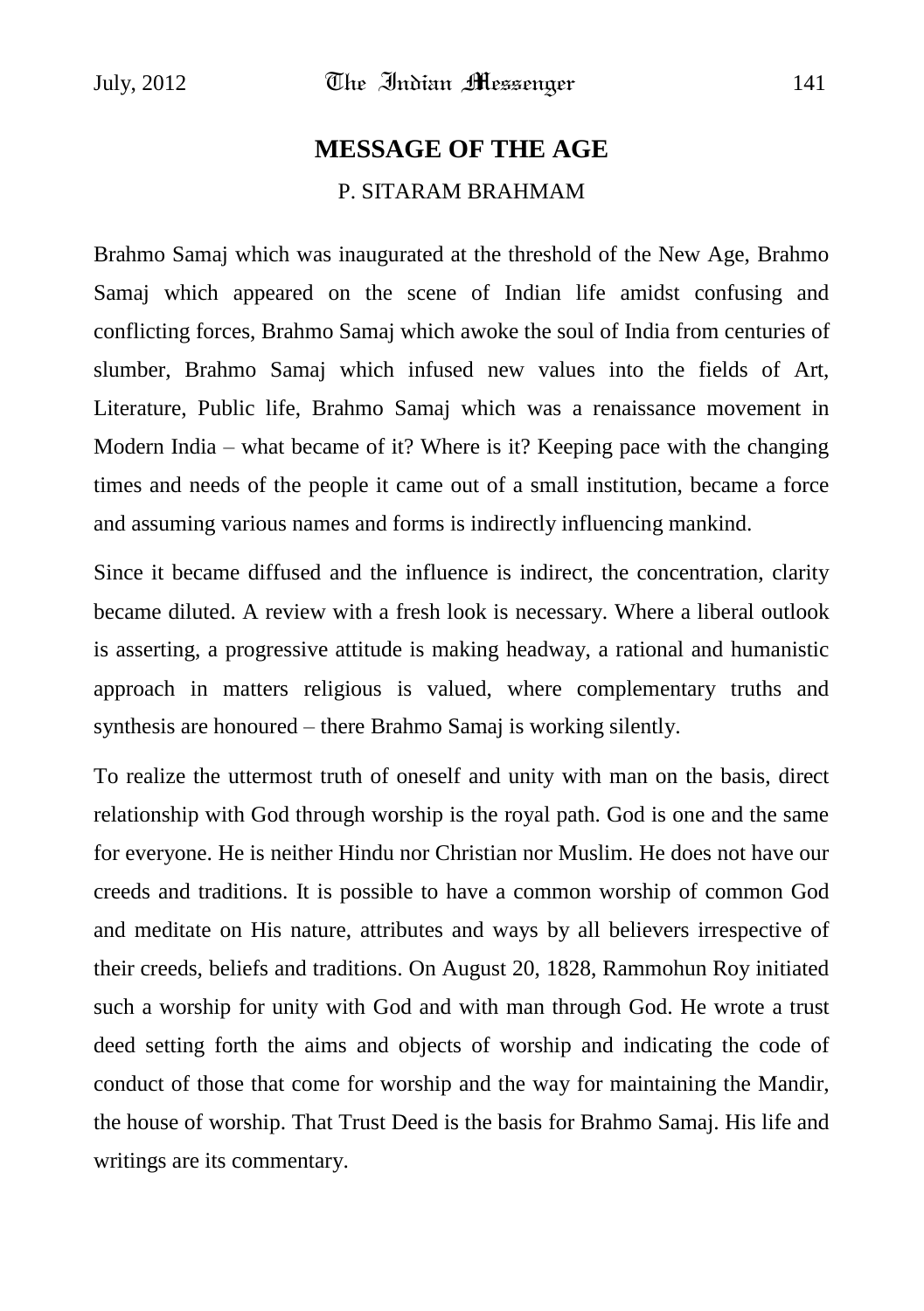Rammohun Roy"s successors brought out some of the implications of Brahmo Dharma. Some of them were applied to social problems. Attempts were made to strengthen the organization and make it well-knit. In those efforts there was some serious deviation from Rammohun's ideal.

Worship for spiritual well-being is the life-breath of Brahmo Dharma. Brotherhood of man is abiding and leads to welfare only when it is based on soul"s relationship. Unity of mankind on the basis of unity of God. Differences of belief, creed, tradition, and of opinions on any issue are to be respected so far they are not against Monotheistic Faith and brotherhood of man. Unity is possible when freedom to think and believe is tolerated.

Brahmo Dharma is not a new religion, not a separate religion from other religions. The common ground of all Theistic Dispensations is Brahmo dharma. It is the latest Common Multiple of religions. It is the new religious perspective. It is neither bound nor totally against any tradition. It is the one with the spiritual content of every religion. It is against many popular beliefs and practices. Differences should be corrected and attuned to Monotheistic Faith and brotherhood of man. Such differences that cannot be corrected and attuned to have to be given up. The unity sought by Brahmo Dharma is like the unity of colours in rainbow – no colours gives up its identity and individuality. No colour is aloof. No colour quarrels with others. None dominates over others. Each colour influences other colours and receives the influence of other colours. The aim of Brahmo Dharma is more to unite the hearts of people not much their creeds and beliefs. It is in link with cultural, traditional, historical background of the region.

In every religion the fundamental truth is eclipsed. The cause for it is not time factor only but more the information of traditions and iron-rigid regulations to protect traditions. Aids intended to be of help assumed supreme importance. Truth became insignificant before the domination of untruth. Religion which has to be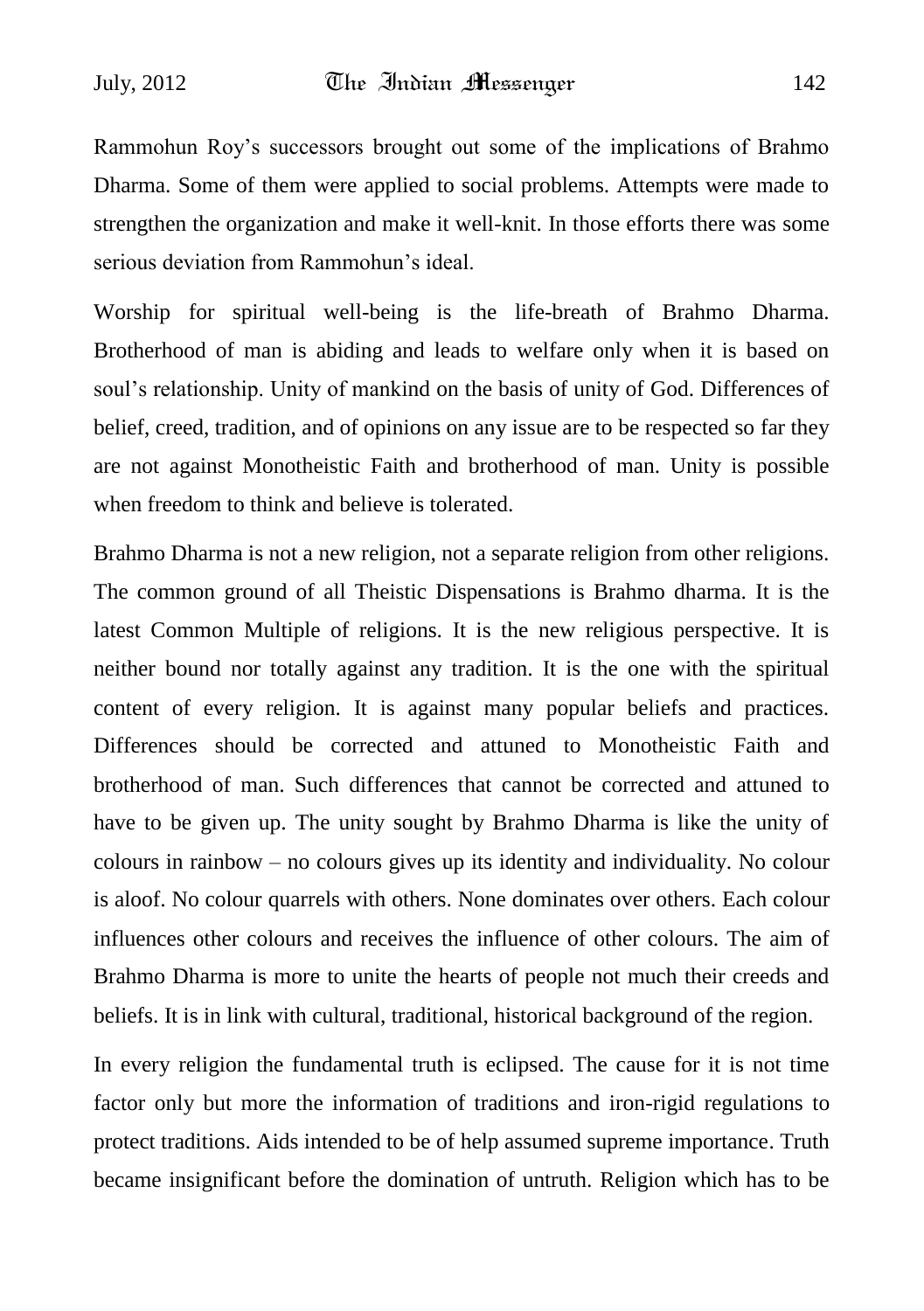associated with changing life became mechanized and dead routine. Religion became a dividing force.

To save the soul of religion, Rammohun Roy fought with all his might. He said, "Brother, brother, ours is a Universal religion," with tears in his eyes. Addressing people of the world he exclaimed, "Nations, behold your God, rejoice, rejoice."

The God is one and the same for all and is residing within every person is ignored by every religion in practice. Symbols and idols intended to be of help became the object of worship. In which temple is archana, puja offered to the God of the Upanishads? Worship has to be offered to God, not to man or idols, symbols or photos and frames of photos. Worship should be for improving one"s nature, not for fulfillment of greedy desires and success in exploiting other people.

Monotheism is a simple word. The wealth of its meaning is as deep and wide as the universe. God is One. That One is greater than All. It includes and excludes everything. There is no time or place without His presence. Like a mighty tree in a minute seed. He is present in full in every split-second of time and pin-point of space. Then what is auspicious moment and inauspicious moment? What is holy place and unholy place? The basis for this discrimination is our fear, weakness, superstition, narrow-mindedness. There is no truth, no justification in this division. That moment when we forget Him is inauspicious. That place where we violate His law is unholy. Even if there is truth in the planetary positions, they are influences. Planets have not decision-making and determining powers. They themselves are under control of God. For fear of Him Fire burns, the Sun shines, Winds blow, Clouds rain and Death which does not spare anybody discharges its duties in strict obedience to His law – says the Upanishadic seer.

The Sun is a Kshatriya planet. His son Saturn is a Sudra. There were inter-caste marriages even among planets long ago! (According to Indian astrologers the Sun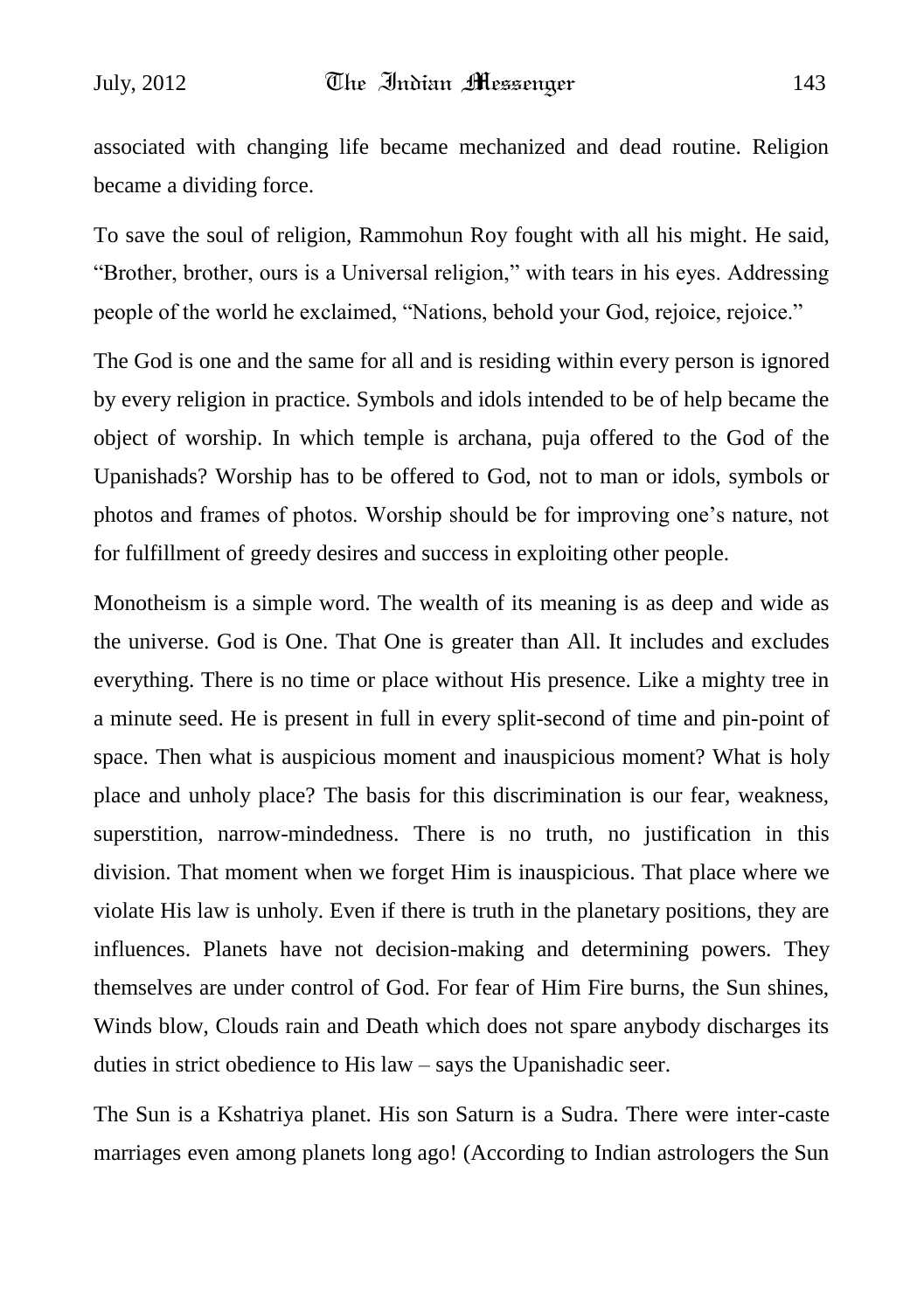is a planet, not a Star). These planets sometimes get angry with us. Our pujas pacify them.

Wherever there is truth, whenever it was revealed it belongs to God. So it is God"s believers. Like a swan that separates milk from water, a truth-seeker separates truth from all that is associated with truth applying his reason and conscience and accepts in the form and proportion applicable to him at a given stage of his evolution. Complementary truths cannot be independent and isolated pieces. They should not be like patches of beggar"s blanket. They should be synthesized.

Evolution is progressive unfoldment of Divinity. Suppression of talent or growth is going against God"s law. Counteraction of progress or change is violation of the Divine movement.

Brotherhood of man, in expression of behavior (thought, word, deed) is humanism, unilateral and unconditional under all circumstances. It has no geographical boundaries. It is not limited to a community, sect, tradition or nationality. Humanism is a Divine quality in human limitations. Brotherhood of man is an integral part of Monotheistic concept. If violence is inevitable, it has to be like surgical operation. Communalism, Fundamentalism, Sectarianism, Tradition, National egoism do not go together with Monotheism. Humanism is the foundation for God-realisation. Monotheism is multisided and is a solvent of many problems.

Drawing inspiration from worship of the One, dealing with humanistic approach with man and matters, adopting a progressive attitude of mind is Brahmo way of life.

Two hostile forces are on either side at elbow distance which constantly dissuade, discourage, tempt and threaten, warn this pattern of life: Fundamentalism and Materialism of Charwaka. "God is Supreme Consciousness including and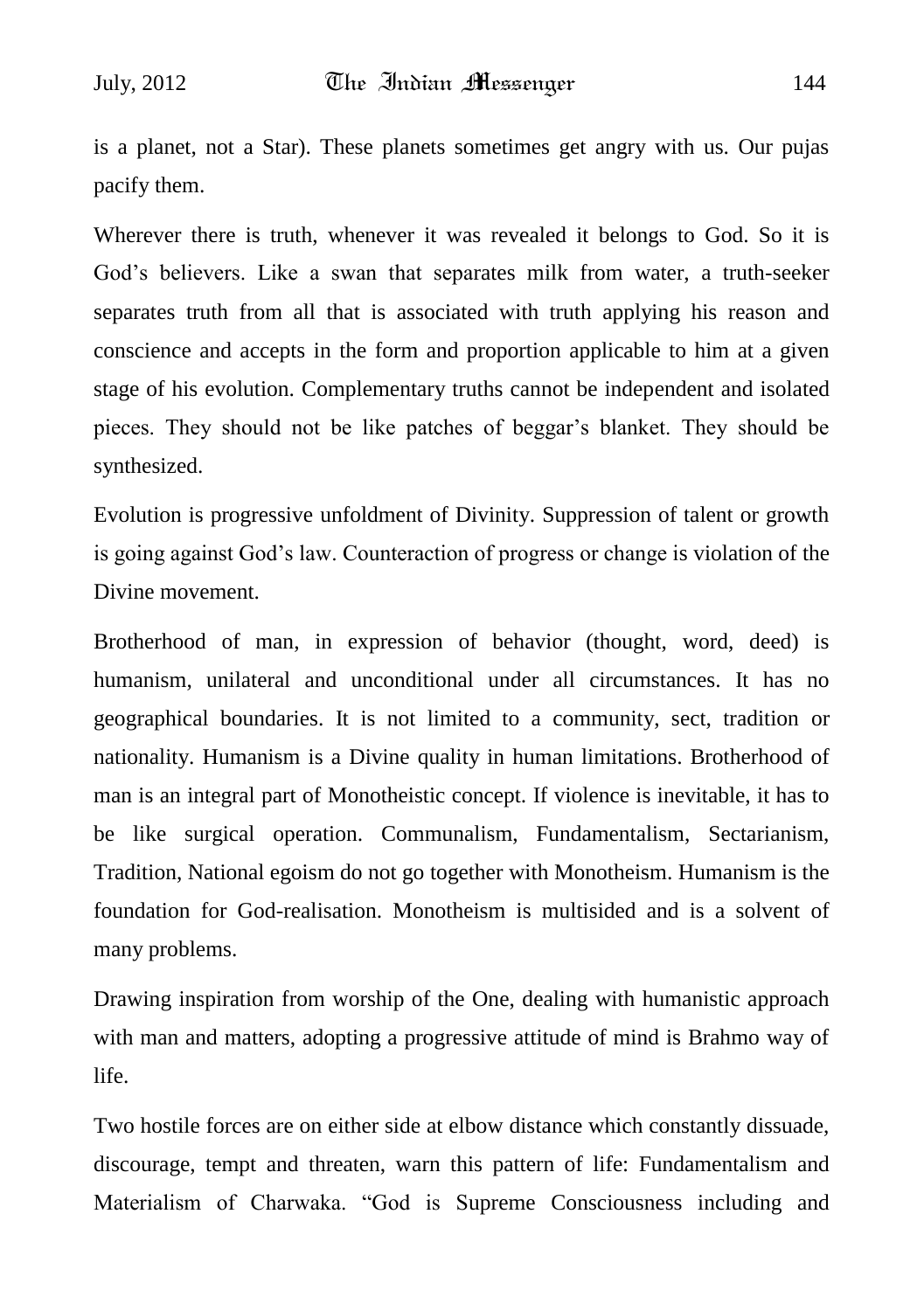exceeding all. No two options. To how many is it possible to worship? What are we? Our ancestors in their wisdom, with sympathy for us invented simple, easy, short-cut methods. Let us make use of them and have the benefit and show gratitude to them." say the fundamentalists. "Where are Sat and Chit? Who has seen? Who has shown? It is all fancy and fantasy. Life is for enjoyment, not for suffering. Enjoyment is in possession not in giving up. It is height of folly to lose pleasures of life for something that does not exist or for something of doubtful reality. Your Sat and Chit cannot get a seat for your boy in Nursery Class of the school without giving bribe. Why do you waste your life and suffer? See, how unscrupulous people are rapidly coming up in life with wealth and influence Is the advice of Charwaka"s Materialism. These two schools do not agree with each other. But, they are one in destroying pure Theistic way of life.

A person devoted to pure Theistic way of life should be firmly indifferent to these devilish suggestions and pursue his way with clarity of thought, firmness of heart and strength of will.

*Struggles are not merely between reformers and anti-reformers, but between liberty and tyranny; between justice and injustice; between right and wrong… Liberal principles have been long gradually, but steadily, gaining ground, notwithstanding the opposition and obstinacy of despots and bigots. - Raja Rammohan Roy*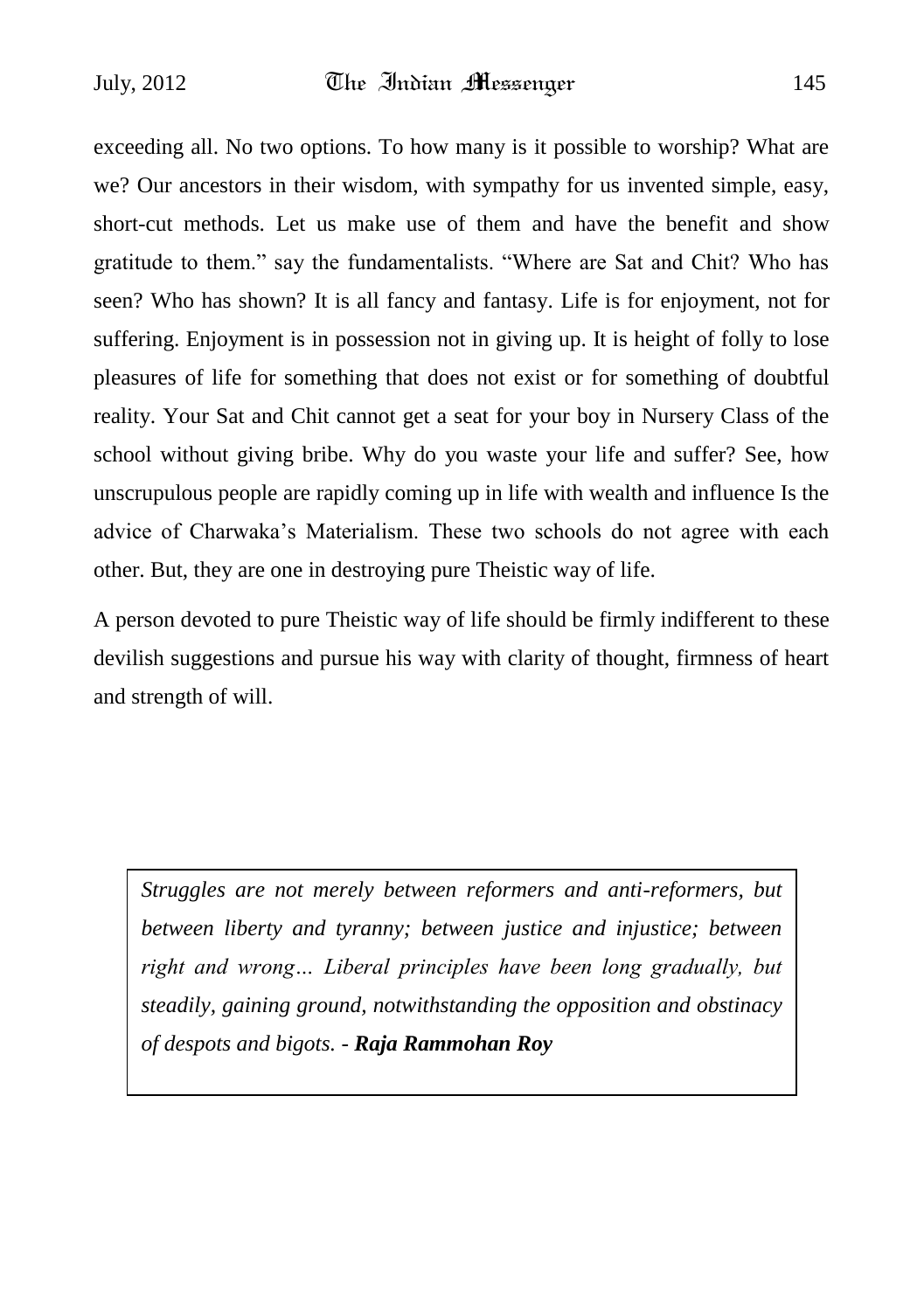## **CRISIS OF PROGRESS**

### Kishori Shastri

There is no denying the fact that man has traversed a long way to achieve the present state of progress in the fields like Science, Economy, Education, Literature, Religion, Culture etc. But yet doubts hover if the so-called progress is on the right track. Is it vertical as grossly horizontal? Has it offered expected peace and harmony or merely comfort and consumerism?

The responses appear to be negative. The basic horizontal progress we have been aiming at can hardly ensure the all-round progress in the trust sense of the turn. It administers balm for temporary relief only instead of permanent one. Heinous crimes like murder, violence, sex, deceit are on steady rise. The sprit of Indianism in the form of love, service, co-operation, tolerance etc. is on the wave. Paradoxically, man is boating across the waters without a drop to drink!

The gigantic question is why. Why do people shiver in cold under woolen garments while the sages and hermits feel quite comfortable under the blue firmament? Why can"t they live a carefree life even with a lot of money in possession while the poor but honest, though meager in number, laugh away at ease miseries and misfortunes?

The difference exists because the haves are not satisfied with what they have and long for more to possesses by hook or by crook. This canker of insatiable greed eats into their vitals leaving them in the mire of mirage of material growth more and more. They have little or no control over them and thus are drifted towards defaults, dissociation, disharmony and destruction. They forget that "Life"s but a walking shadow". Nothing is theirs, every thing is His. They"re just the passengers proceeding headlong towards the terminus. What a fall!

What we need badly is good sense that tells how to overcome the shot-coming and how to generate wisdom. The truth is that Supreme Power has created man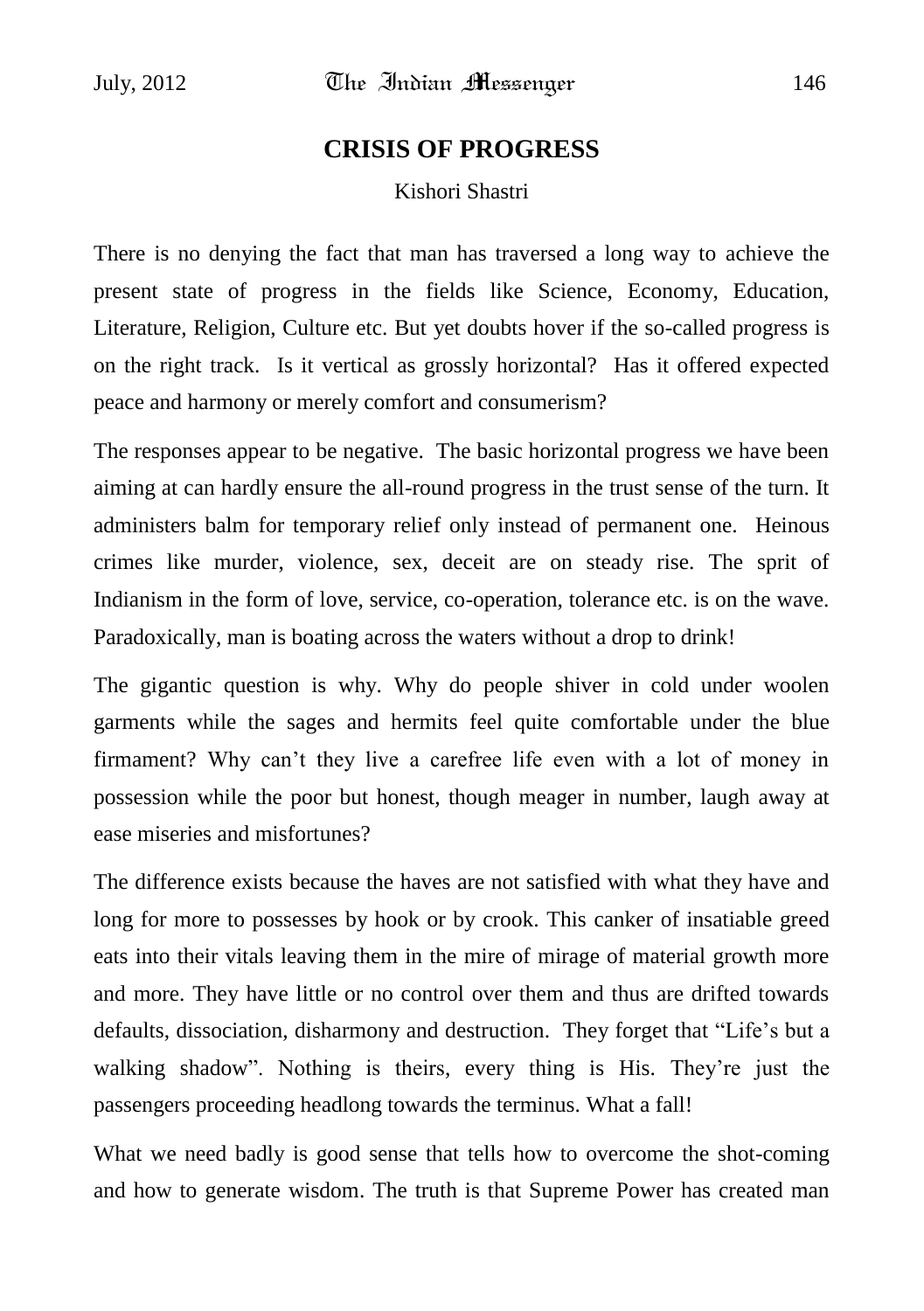with a blend of divinity and animality. He wants man to sift away the nails of animality and to find out divinity. They should feel that not only the geophysical pollution is high but also the mental and better to say spiritual pollution is thick and deep-rooted. The extremely high percentage of individual gain in personality is responsible for deformed and degenerated humanity. They forget to remember the *Avtars* They"ve got here in the World like Christ, Buddha, Mahvira and a galaxy of other mortal luminaries who tried to teach people to be rich in qualitative progress. They"ve displayed through their way of life that willing man can extricate themselves from the vortex of vain volition and reach the Eternal, the absolute, the Almighty. But foolishness guides people to fall victims to crude six senses such as sex, rage, greed, infatuation, intoxication and falsehood.

As such the sort of progress people boast of today is an off-shoot Science and technology enabling them to taste a great leap from candle to solar power, from cart to aircraft, from coupin or a short strip of cloth to costly attire. It is interesting to note that Saint Irving has rightly set apart gross progress and grand progress in his one-act play. Through two diametrically opposite principal characters professor and mother. Professor considers the invention of most lethal and fatal weapon that can destroy the human race within a fraction of a second as the most successful achievement, while his sister an embodiment of universal motherhood – castigates this success as trifle as possible and advocates humanism Summum bonum in human world. Sister here happens to be the logo for vertical progress.

Yes, man cannot dwarf or despise quantitative progress or horizontal progress at the cost of existence, as that's suicidal. But at the same time, man mustn't ignore the complimentary vertical progress even in the least that combined together with the horizontal progress can make the total shape of the earth, nay, the lovable and habitable human world. The great philosopher Dr. S. Radhakrishnan rightly says: "There is no doubt that we are at the moment a confused people. We believe that this piling up of armaments may by mistake or accident result in annihilation of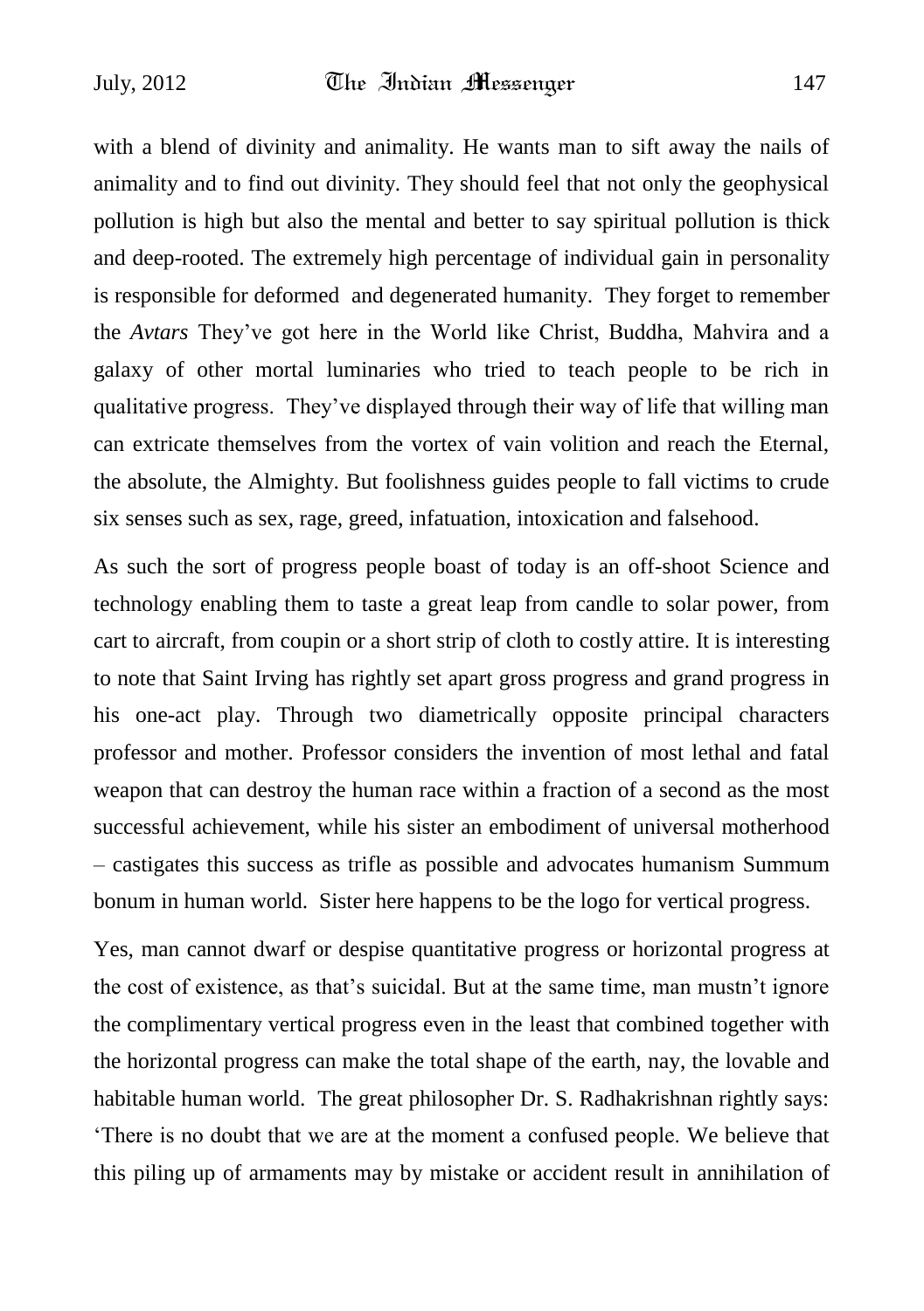the human race. We know the two impulses are conflicting with each other in each human being. Man is a paradoxical being full of contradictions, glorious and yet scandalous. He is one who is the crown of creation, at the same time he belongs to the scum of creation also" (The inward life ps-138-139). Yes, what has been emphasised upon here is that scientific progress alone cannot lead people to "India the land of dream", as Hegel opined about India in his "Lectures on the Philosophy of History".

As regards the conflict between materialistic growth and humanistic growth, Dr. Radhakrishnan accuses people of over dependence on Science and technology in one hand and a tendency of castigation of values in human life on the other. He says, "There is an increasing emphasis on Science and technology, an emphasis which requires us to see the latest methods for the purpose of satisfying the legitimate aspirations of the submerged peoples of the world." We cannot ignore the truth that "Science should not serve any one nation. It is not its purpose to gain utility or achieve progress. Its one endeavor is a disinterested disclosure of truth, to know things as they are. To know truth is the purpose of Science". (Evolution of Science and Man). Again, "Science is not merely a technique or a specialization; it is a habit of mind. It is a way of looking at things, the capacity to rid ourselves of every kind of prejudice and look at the object in its entirely and its objectivity, removing ourselves as much as possible from the investigation of the things." (Science as a habit of mind).

[To be continued in the next issue … ]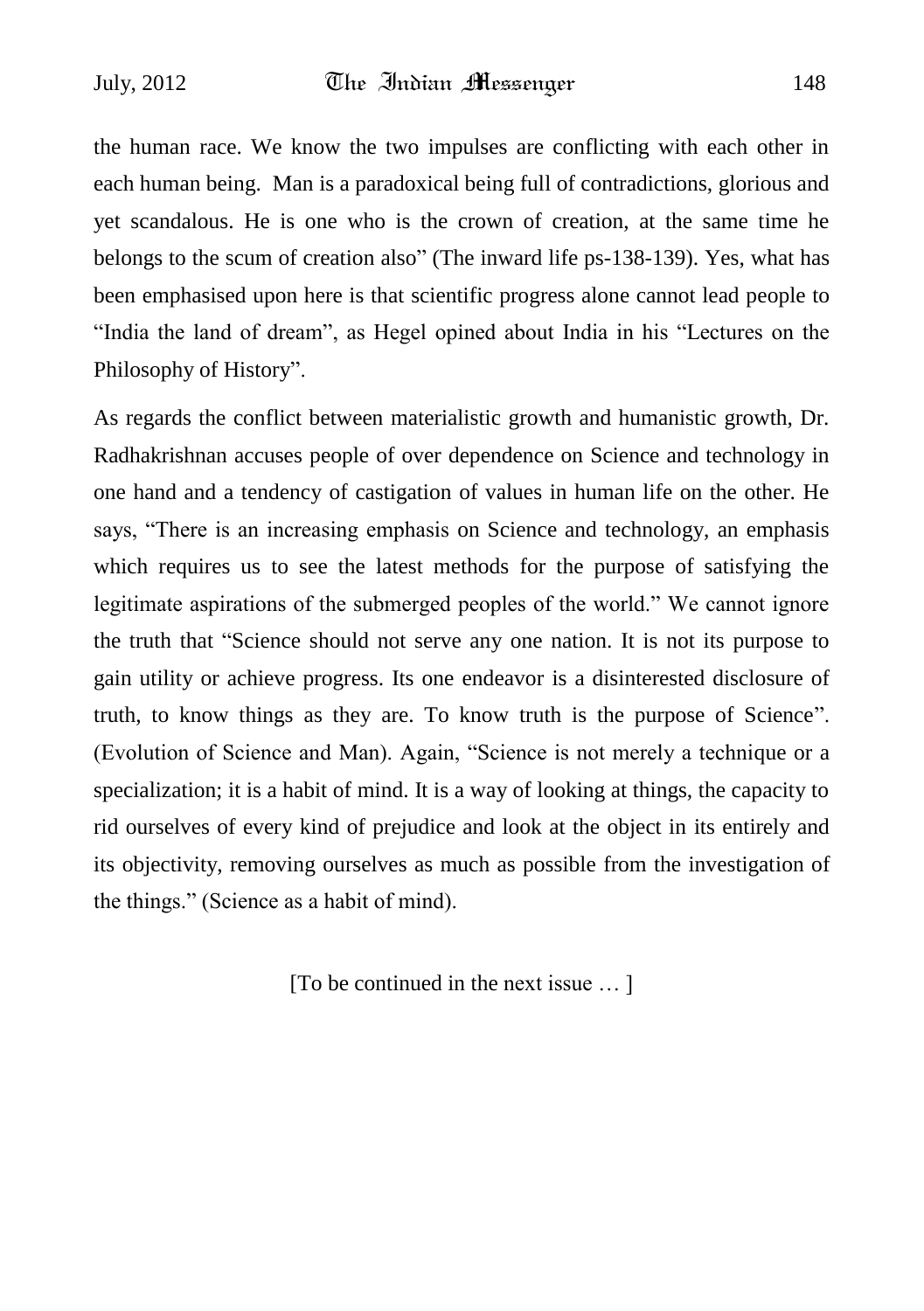### **Man and Tiger: Whose Territory is it anyway**

Jay Mazoomdaar Independent journalist and film maker

## *Given the conflict in Sunderbans, it is time to look beyond the stock paradigm of habitat loss and a shrinking prey base.*

Restoring the creepy mangrove forests to their erstwhile impregnability, we are told, would stop tigers from straying. Allowing the prey base of the delta to bounce back to abundance, we are assured, would discipline the big cats to a wildonly diet. Till then, we have no option but to catch and throw every tiger we find back to forests (or zoos) and firefight conflict.

Sounds logical? But there are too many holes in this bucket.

Habitat and prey base restoration are two imperatives of conservation. But even if tigers are offered undisturbed wilderness in Sunderbans (an ecological impossibility, given the population density), some animals will still be walking out to the fringes. If people south of Canning suddenly give up fish and wild meat and each tiger gets a thousand choices every time it feels hungry, some will still target cattle for the ease of hunting.

We must understand that a wild animal does not stray  $-$  a verb popular with the media to describe forays outside forests. Animals move as purposefully as we do. So elephants walk long distance between forests and explore new areas when traditional routes are blocked. Tigers look for areas unoccupied by other tigers to mark individual territories, or simply set out looking for easy food, even following potential mates.

Wild animals are not supposed to follow the boundaries we draw to demarcate sanctuaries or national parks. One way of minimizing their movements is to connect pocket habitats into a vast landscape. But even the best managed mangrove tiger reserve in Sunderbans will always be hemmed by villages in the north and the west.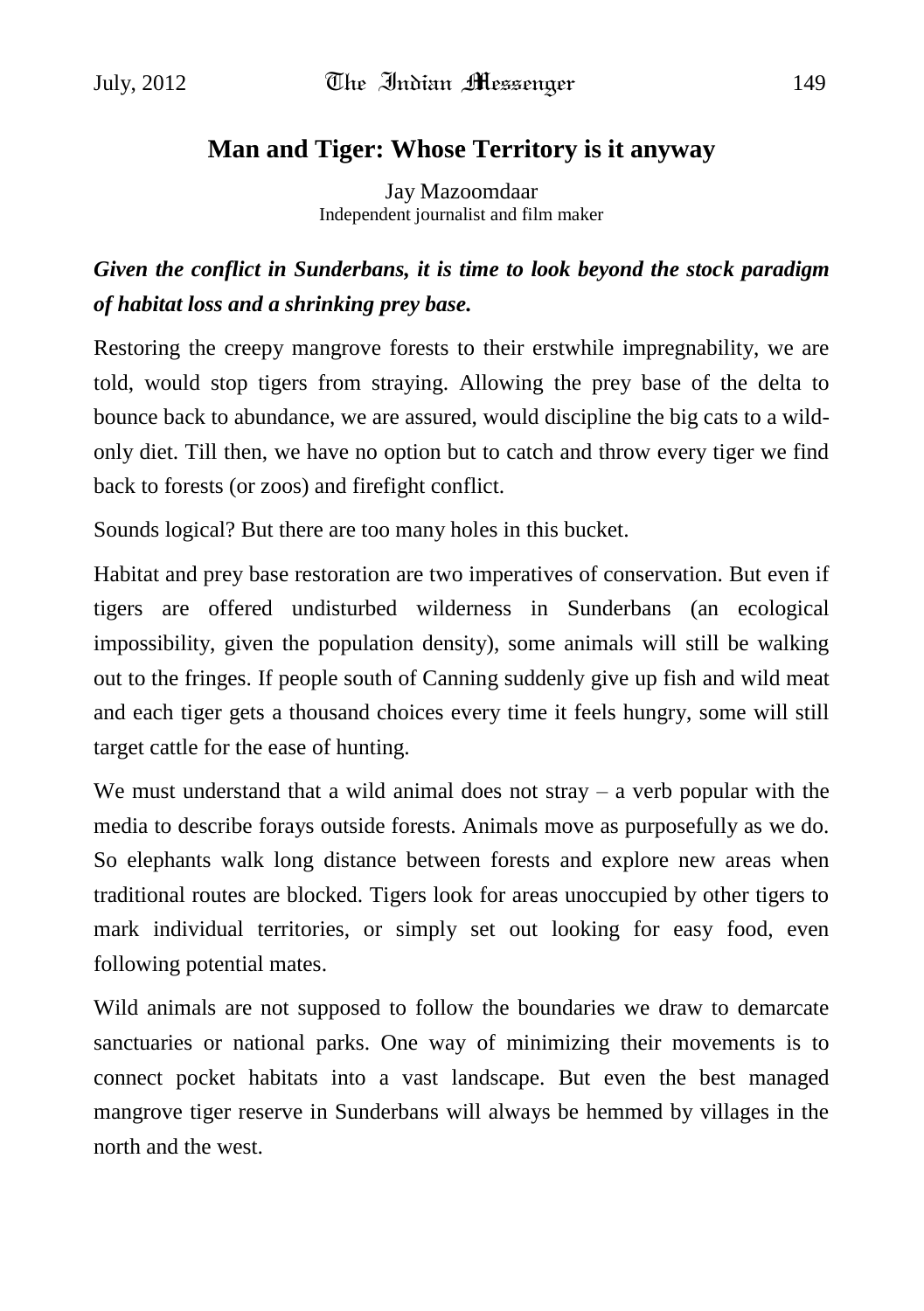However, unlike what we are given to believe, carnivores do not prey on humans. Most attacks happen accidentally or in self-defence. Data (1984-2006) available from Bangladesh shows that of all the Sunderbans tigers that killed people, about 50 per cent killed only one person each. For a tiger population possibly in excess of 350, the number of repeated offenders was less than 4 a year, an insignificant 1 per cent of the lot.

Clearly, contrary to its unpopular image, even the lean, mean Sunderbans tiger does not consider us food. In 23 years between 1984 and 2006, tigers killed 490 people in Bangladesh. At an annual average of 21 casualties, it is far below the number of deaths caused by snake or dog bites. Even road accidents claim lives more frequently.

Significantly, the conflict has been less pronounced in our part of Sunderbans. Between 1994 and 2002, tigers entered villages this side of the border just 25 times, at an annual average of about 3 cases. But then, we panicked and started capturing any tiger spotted in and around habitations to dump them back where we thought they belonged or packed them to zoos. So the annual average of "tiger-straying" cases increased to 7 in the next 3 years. The number of human casualties came down initially but as we continued to capture and shuffle the tigers around, the conflict only worsened.

Removing an animal from its territory only allows the young of the species to fill in. During the capture, the animals confront menacing crowds and are often chased around. The traumatised animals are released in unfamiliar territory far away from the capture site. If you have ever tried to get rid of domestic cats by dropping them a few blocks away, you will know the futility of the exercise. Animals have strong homing tendencies and they invariably come back. Now imagine stressed wild animals trying to home back, moving long distances through densely populated areas. There are records of a leopard travelling 100 km and an elephant trudging 180 km to return to their native territory. While the leopard killed six people and mauled 12 on her way, the bull killed one and injured two.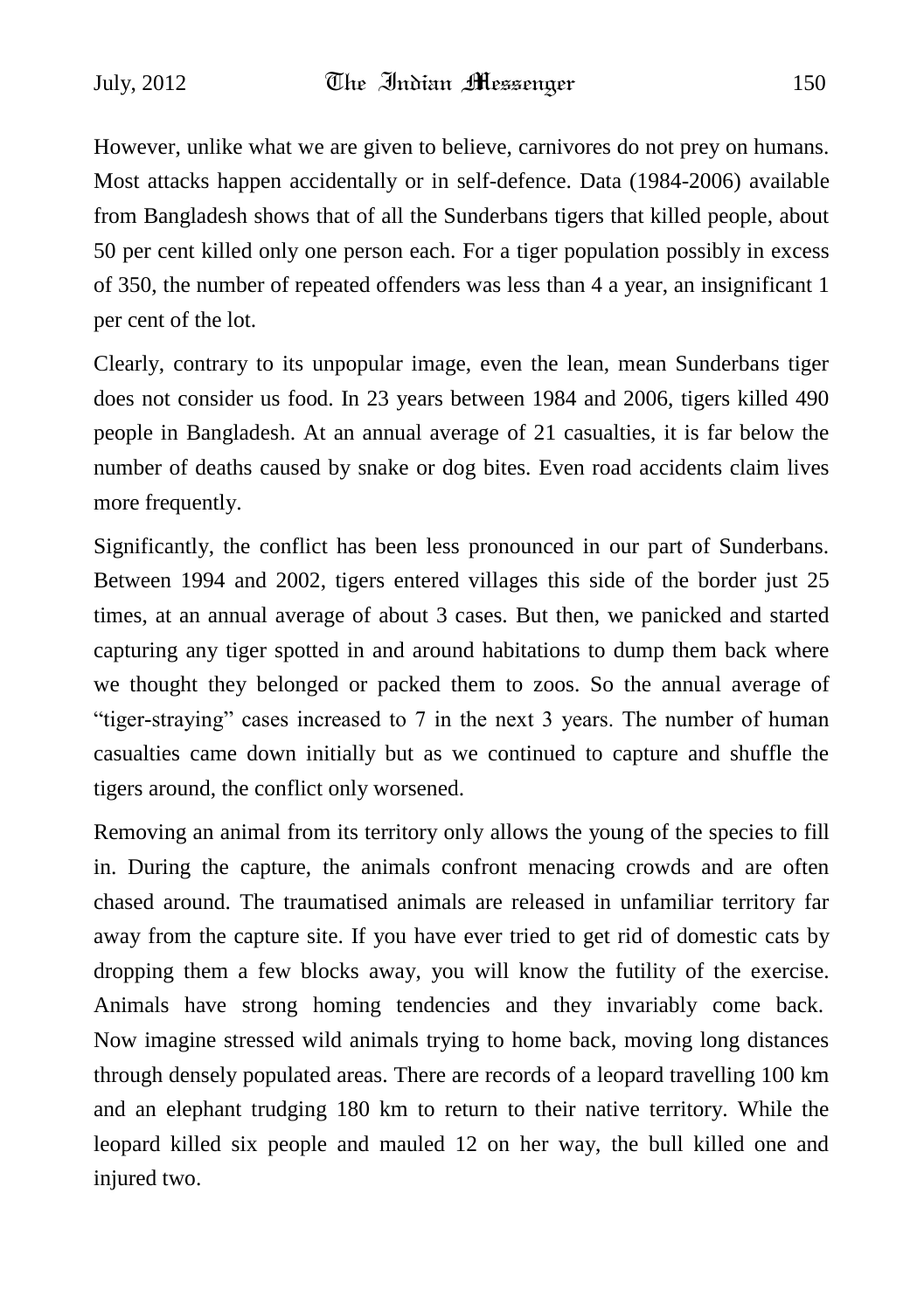When an animal endangers human lives, it should be put to sleep. But we cannot keep shuffling animals in the pretext of perceived danger and, in the process, create conflict. A random sampling of my notes shows that Sunderbans tigers have been repeatedly sent from Jharkhali to Dhulibhasani, or from Gosaba to Netidhopani. Were they monitored for territorial conflict (given that some of these animals were males) or further displacement or homing records or abnormally aggressive behaviour?

Bangladesh forest department has not tried routinely shifting tigers but, surprisingly, recent data show that the western segment of Bangladeshi Sunderbans, including Talapati island bordering India, has recorded the maximum conflict. Last month, it was learnt that a tiger released close to the border had since moved into Bangladesh. We need to monitor the cumulative cross-border impact of translocation since we have released quite a few tigers in Katuajhuri forests and the Harinbhanga river next to the border.

Could it be possible that the frequently displaced tigers of Sunderbans are getting increasingly disturbed on both sides of the border due to our needless intervention? We do not yet know. Fortunately, the tigers of Sunderbans are now in the hands of a few very able scientists working on either side of the border. Hopefully, sound science and meticulous studies will soon be able to influence management more meaningfully.

Till then, let"s remember the basics. We cannot keep animals in the wild away from us, at least not in a country as crowded as ours. But we need not panic at the mere sight or presence of the wild since they are not looking for us. A certain degree of damage – crop raiding, livestock lifting or even occasional attacks on humans – is inevitable.

Knowing this, we are free to make the choice if we want wildlife around. The choice may not be equally obvious for a marginalised Sunderbans villager and a city wildlifer. Between them, all of us can join the jury. But we have no right to brand a species as man-eater because we want to justify the gun.

 *- Bengal Post*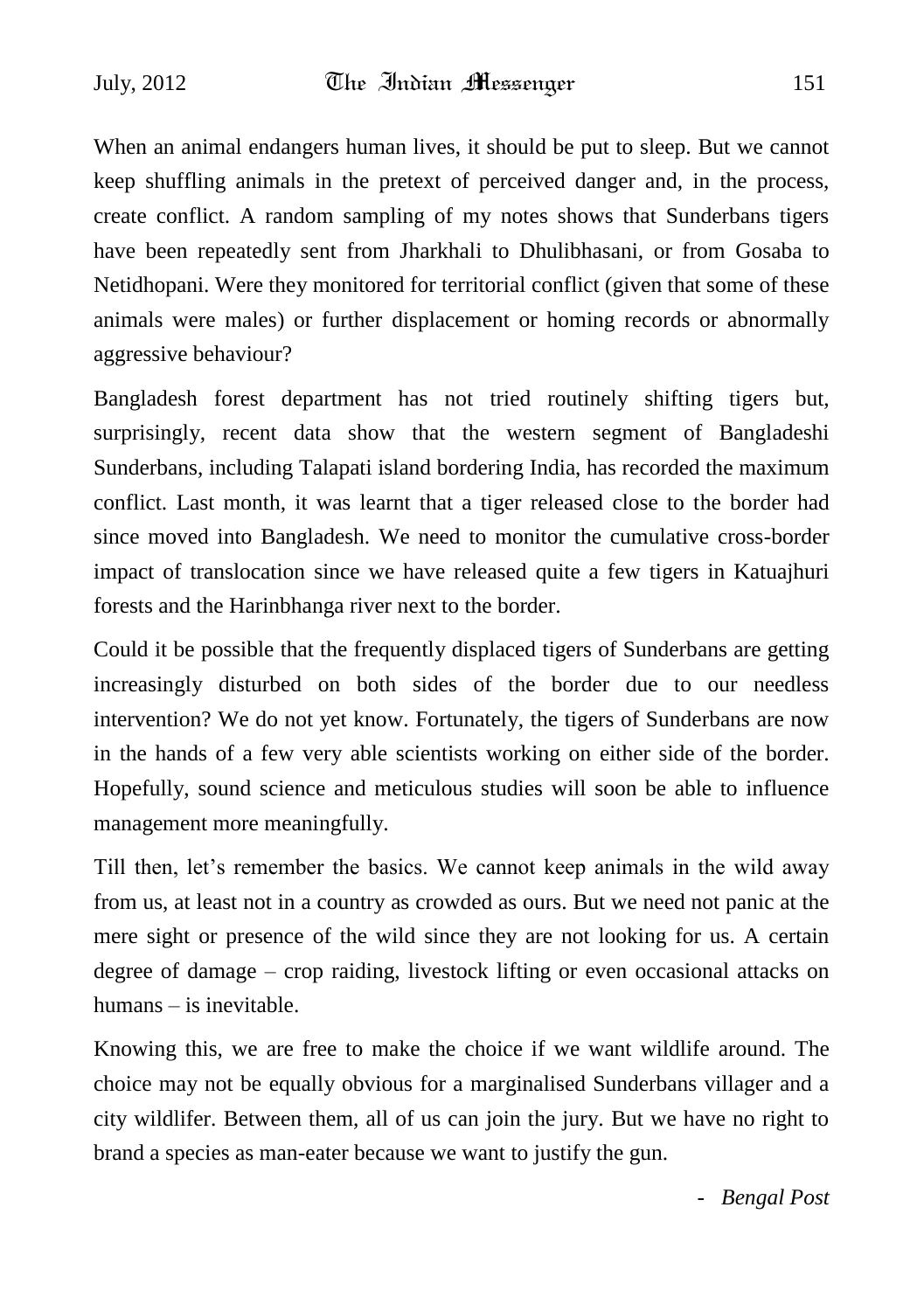## **TRUTHS LEFT UNSAID**

Charles Easton

Life in the presence of God is, rich and gracious. In thought of God sorrow and sighing flee away. Those who love God find it their supreme joy continually to offer him delighted thanks-giving. When we erase the traditional picture of heaven our speaking, these truths are often left unsaid. Until we are ready with new ways of saying them the perennial truth of heaven is overlooked. We may say that heaven is a state of mind and satisfy the modern intellect. But we need other words to fire the modern spirit.

Everyone has heard how it was said, "The Kingdom of heaven is within you." Heaven is living near to God and he who loves does that. Men have spoken long and often of how much they must give up to be sure of reaching heaven when they died. Who ever gives himself or herself in love dwells here and now in the presence of God, which is heaven.

Energetic folk have thought a somewhat monotonous fate waits the saints who must engage in perpetual praise of God. Whoever lives consciously heaven of God's presence cannot help but continually give him thanks for riches of human life. Diamonds glint in the granite sett, pearls hang in the dewy grass, sapphires shine I the eyes of his beloved. He who is in heaven often times despairs of being able sufficiently to give thanks.

Heaven is Love, Joy, Peace. It is praise and it is prayer and all besides. Some have thought of seven heavens, but 70 times even cannot number all the mansions of divine experience. Heaven is wherever men and women stand consciously in the presence of God. Shall Unitarians therefore be afraid to mention the word lest they be deemed old-fashioned and out of date? We cannot speak forth our religious convictions without words, and old words find a readier, response than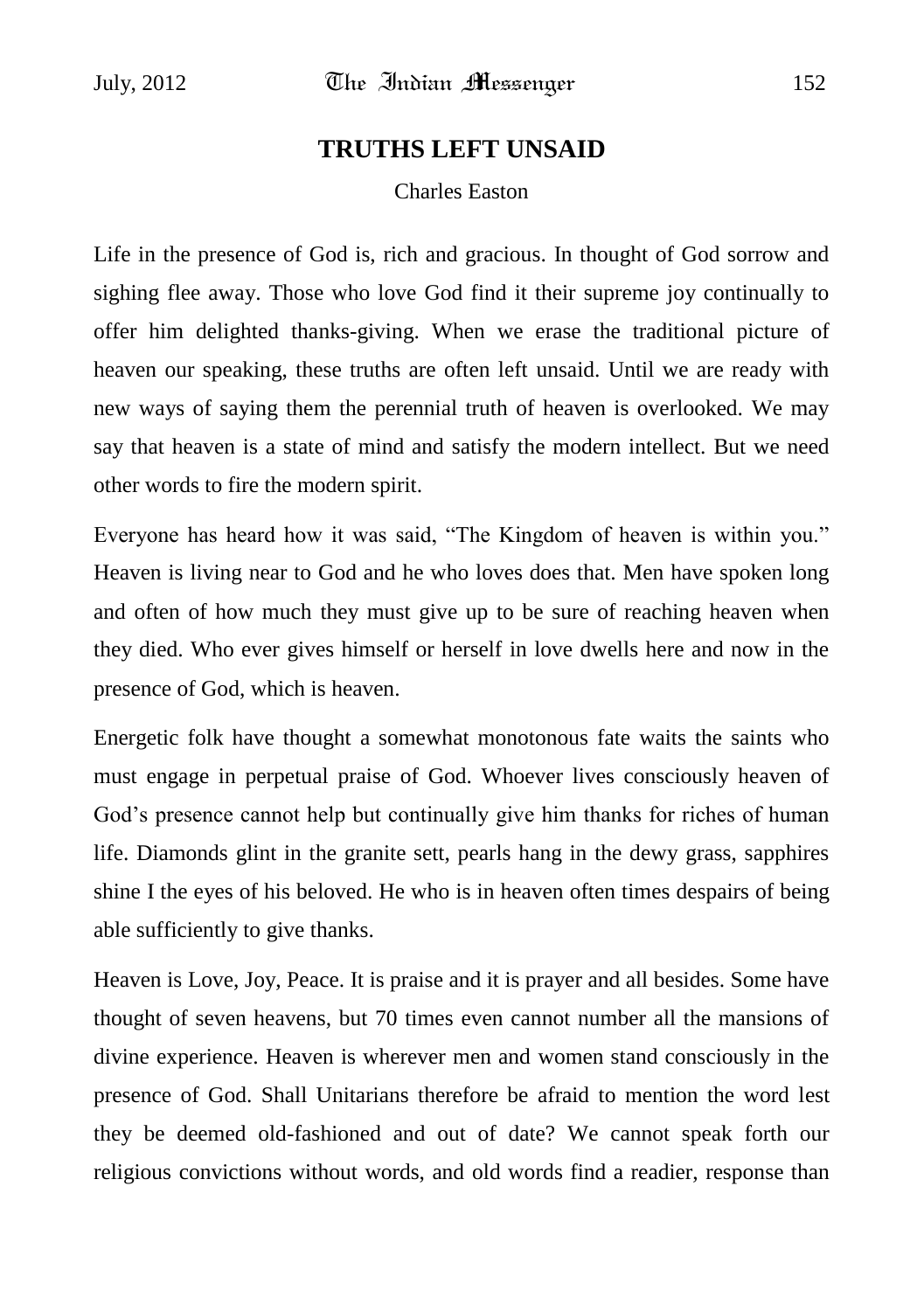what is new minted. The idea of heaven has always witnessed to a fact of experience. If we have misunderstood its metaphors we can receive them back for what they always were, the poetry of religious experience. When in some circles we see a return to older religious phraseology the time is ripe for us to speak of heaven as a rich experience. It is time for us to join the chorus of the saints who perpetually proclaim their joy in God.

*- The Inquirer*

\* \* \* \* \*

## **Notice**

Members are requested to pay their arrear subscription to retain the membership rights (as per rule no. 6 b).

| $\operatorname{Sl}$ | Name | Mem. | Dues |    | No.   | $^\text{\textregistered}$ | Total |
|---------------------|------|------|------|----|-------|---------------------------|-------|
|                     |      | No.  | From | To | of    |                           | Amt.  |
|                     |      |      |      |    | Years |                           |       |
|                     |      |      |      |    |       |                           |       |
|                     |      |      |      |    |       |                           |       |
|                     |      |      |      |    |       |                           |       |
|                     |      |      |      |    |       |                           |       |
|                     |      |      |      |    |       |                           |       |
|                     |      |      |      |    |       |                           |       |
|                     |      |      |      |    |       |                           |       |
|                     |      |      |      |    |       |                           |       |
|                     |      |      |      |    |       |                           |       |
|                     |      |      |      |    |       |                           |       |
|                     |      |      |      |    |       |                           |       |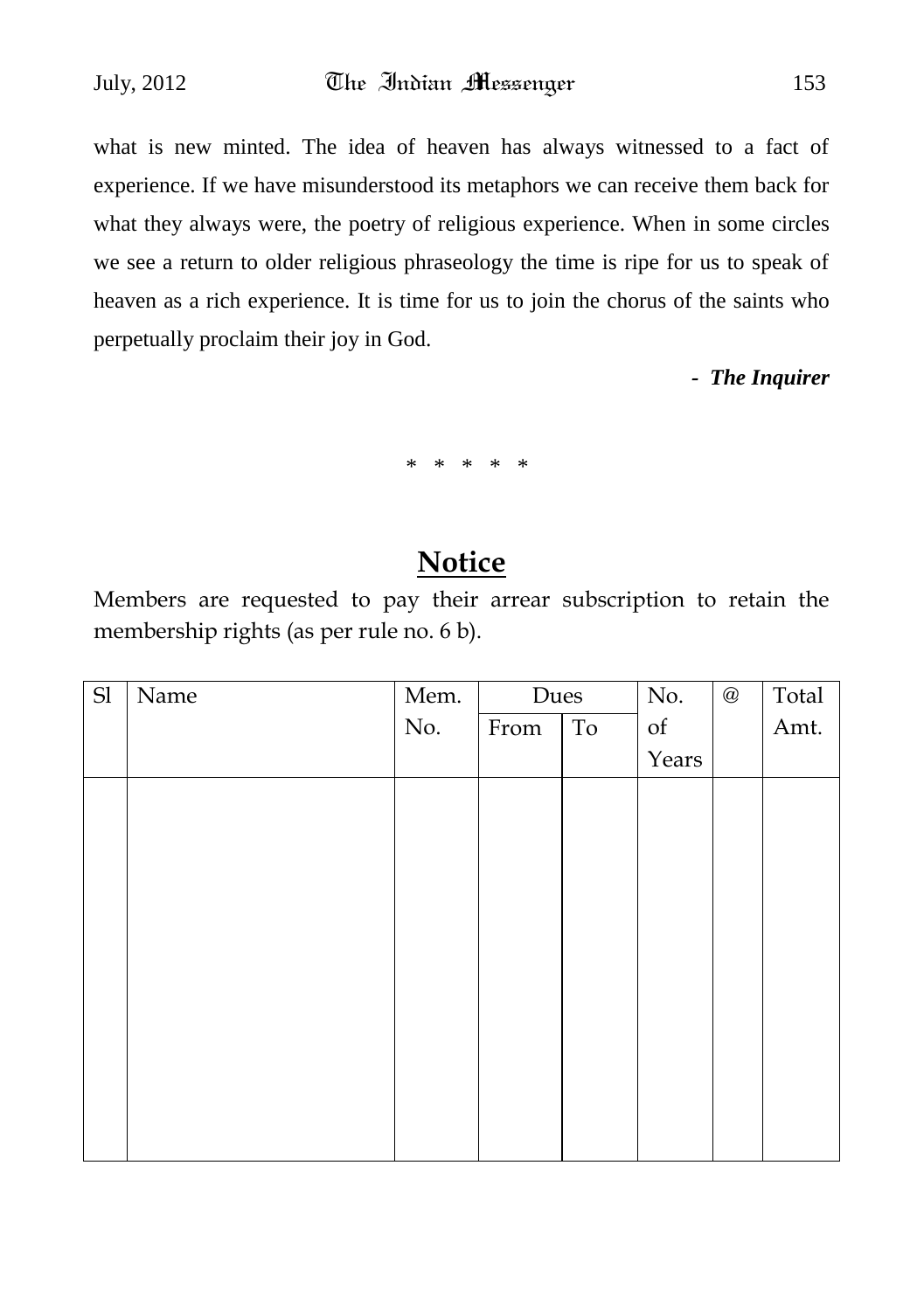## **Acknowledgement For the month of June 2012**

### **Donation**

| DN/GL<br>No. | <b>Donor's Name</b>                                                         | <b>Occassion</b>                                                         | <b>Purpose</b>           | Amount<br>(Rs.) |
|--------------|-----------------------------------------------------------------------------|--------------------------------------------------------------------------|--------------------------|-----------------|
| $DN/a-653$   | Sm. Pushpasree<br>Das                                                       |                                                                          | Balya Bhavan<br>Fund     | $2,000/$ -      |
| $DN/a-654$   | Sri Premangsu Ray                                                           |                                                                          | Education<br>Society     | 2,000/          |
| $DN/a-655$   | Sm. Bina Das                                                                |                                                                          | Mahila Bhavan<br>Fund    | $200/-$         |
| $DN/a-656$   | Sri Surajit Das, Sm.<br>Mala Das, Sm.<br>Sudipta Das                        | On the occasion<br>of Adya Sradha<br>of Aruna Das<br>held on<br>26.06.12 | Mahila Bhavan            | $1,000/-$       |
| $DN/a-657$   | $Do -$                                                                      | $Do -$                                                                   | Konnagar<br>Brahmo Samaj | $500/-$         |
| $DN/a-645$   | Sri Surajit Das, Sm.<br>Mala Das, Sm.<br>Sudipta Das, Sri<br>Sib Sankar Das | $Do -$                                                                   | General Fund             | $1,000/-$       |

## **Trust Fund (Addition)**

| <b>T.F. No.</b> | <b>Donor's Name</b>   | Name of<br>T.F.                 | <b>Purpose</b>                                     | <b>Amount</b><br>(Rs.) |
|-----------------|-----------------------|---------------------------------|----------------------------------------------------|------------------------|
| TF-708          | Sm. Ketaki<br>Goswami | Jitendranath<br>Goswami<br>T.F. | Sitanath Bakshi<br><b>Rural Eye Care</b><br>Center | $10,000/-$             |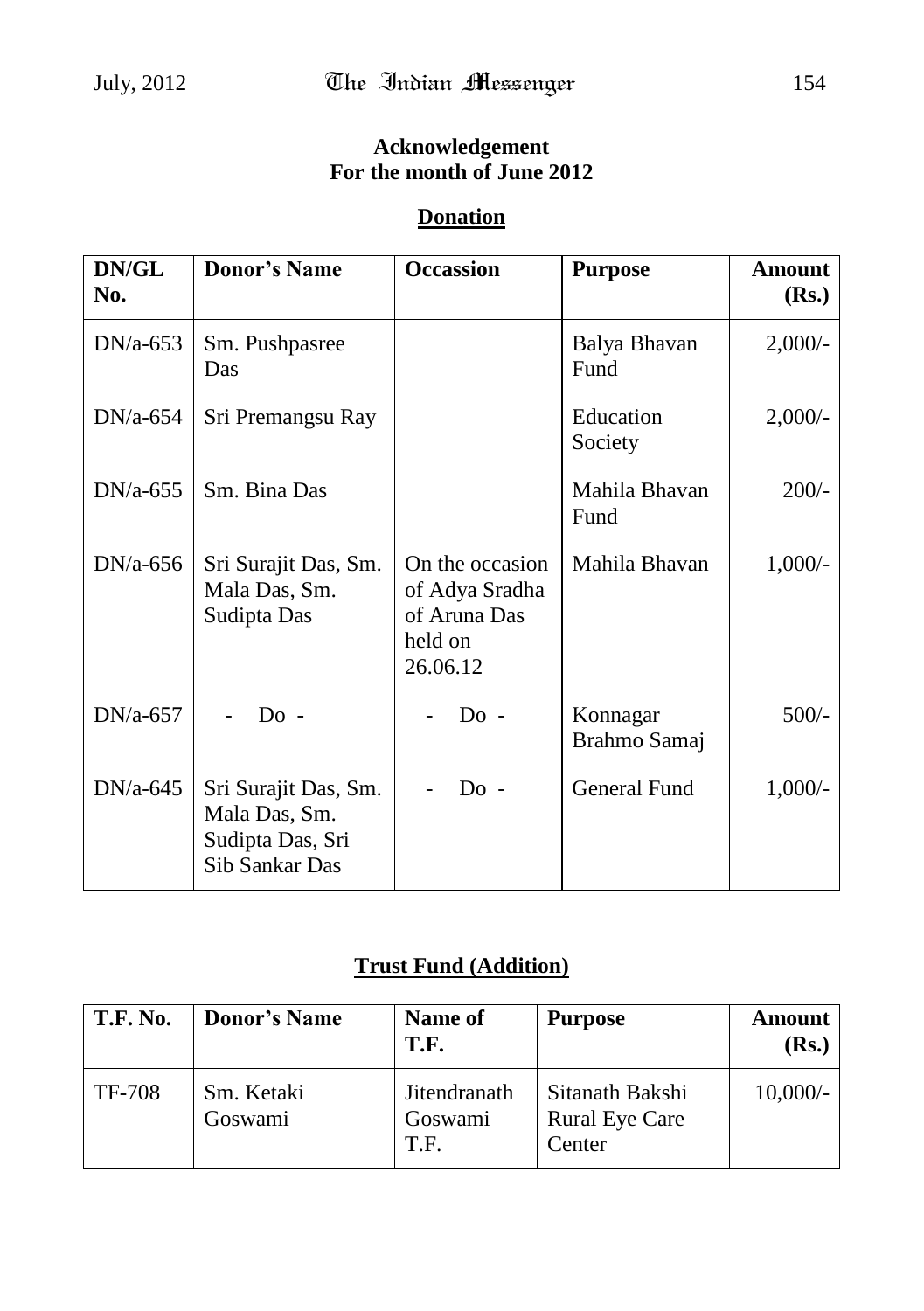#### **SUBSCRIPTION FORM**

|              | I/We wish to subscribe "The Indian Messenger" and agree to abide by your rules and |  |
|--------------|------------------------------------------------------------------------------------|--|
| regulations. |                                                                                    |  |
|              |                                                                                    |  |
|              | Type of membership : Individual () / Institutional ()                              |  |
|              | <b>Subscription period</b> : One Year () / Two Years ()                            |  |
|              | Type of Media : Print Copy () / Digital Copy ()                                    |  |
|              |                                                                                    |  |
|              |                                                                                    |  |
|              |                                                                                    |  |
|              | State: _________________________________Country: _______________________________   |  |
|              |                                                                                    |  |
|              |                                                                                    |  |
|              | DD/Cheque No. ______________________________Date:_______________________________   |  |
|              |                                                                                    |  |
|              | DD/Cheque in favor of "Sadharan Brahmo Samaj" Payable at Kolkata                   |  |
|              |                                                                                    |  |

| Signature:          | ieal |
|---------------------|------|
| (For Institutions): |      |

**-------------------------------------------------** Cut Here **-------------------------------------------------**

| <b>Membership</b> | One year (12 issues) |                     | Two years (24 issues) |                     |  |
|-------------------|----------------------|---------------------|-----------------------|---------------------|--|
|                   | <b>Print Copy</b>    | <b>Digital Copy</b> | <b>Print Copy</b>     | <b>Digital Copy</b> |  |
| Individual        | Rs 200/-             | Rs. 100/-           | Rs 360/-              | Rs. 180/-           |  |
|                   | & 10 US\$            | & 5 US\$            | & 20 US\$             | & 8 US\$            |  |
| Institutional     | Rs 240/-             | Rs. 100/-           | Rs 440/-              | Rs. 180/-           |  |
|                   | & 10 US\$            | & 5 US\$            | & 20 US\$             | & 8 US\$            |  |

**Kindly correspond to** The Editor, The Indian Messenger Sadharan Brahmo Samaj 211, Bidhan Sarani, Kolkata – 700006, India

> **Telephone:** (+91) (33) 22412280 **Email:** brahmosamaj.sadharan@gmail.com **Website:** www.thesadharanbrahmosamaj.org

Please Note the above Subscriptions include the postal charges. For Institutional Subscribers 2 copies will be send to the same address. Digital copies will be sent to the registered email ID in PDF format.